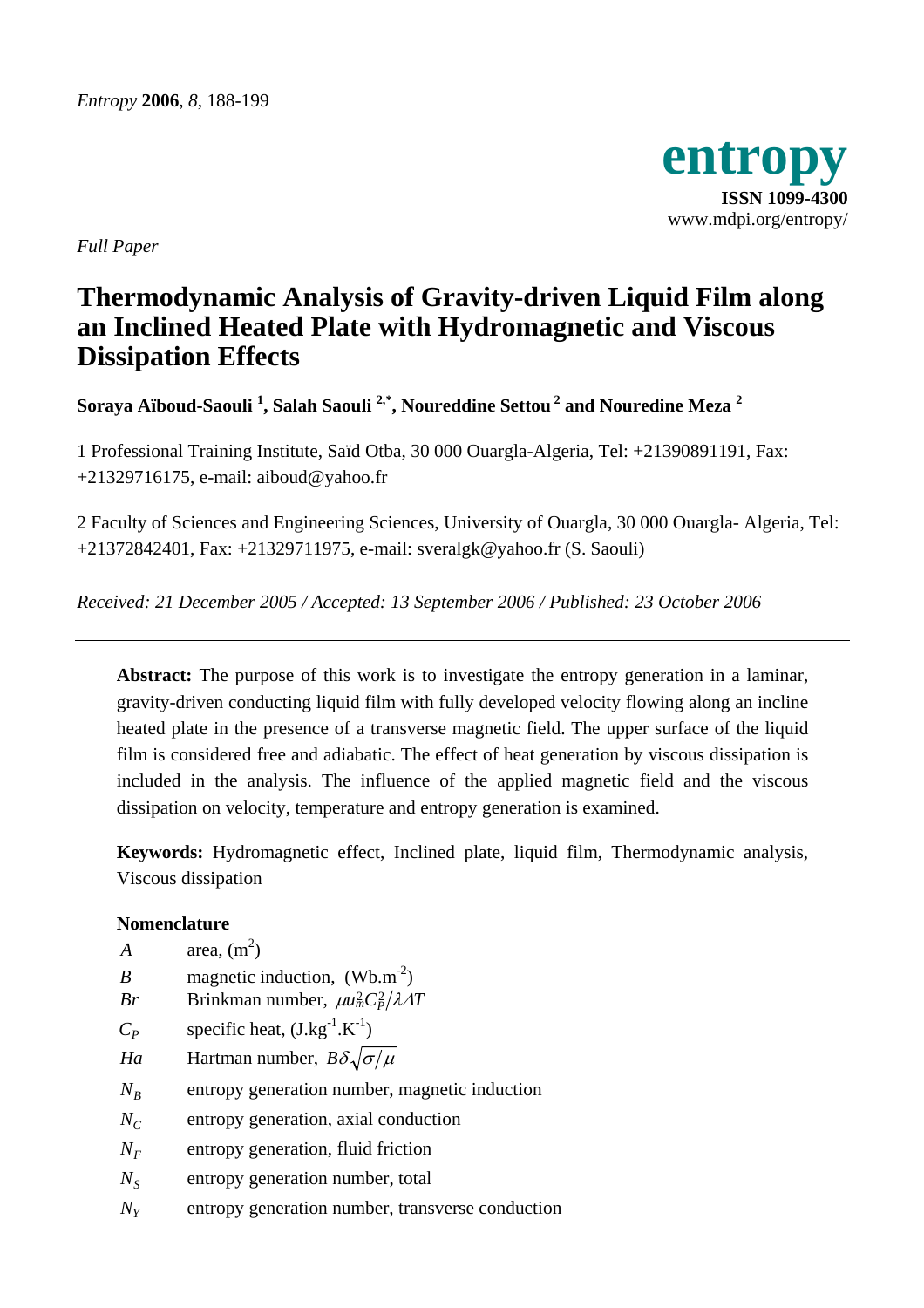| Pe                | Peclet number, $\rho u_m C_p \delta/\lambda$                                 |
|-------------------|------------------------------------------------------------------------------|
| $\overline{q}$    | wall heat flux, $(W.m^{-2})$                                                 |
| $\overline{Q}$    | liquid mass flow rate, $(kg.m^{-1}.s^{-1})$                                  |
| $Q_0$             | liquid mass flow rate in absence of the magnetic field, $(kg.m^{-1}.s^{-1})$ |
| Re                | Reynolds magnetic number, $\eta \sigma u_m \delta$                           |
| $S_G$             | entropy generation rate, $(W.m^{-3}.K^{-1})$                                 |
| $\overline{T}$    | temperature, $(K)$                                                           |
| u                 | axial velocity, $(m.s^{-1})$                                                 |
| U                 | dimensionless axial velocity                                                 |
| $\chi$            | axial distance, (m)                                                          |
| X                 | dimensionless axial distance                                                 |
| $\mathcal{Y}$     | transverse distance, (m)                                                     |
| Y                 | dimensionless transverse distance                                            |
| Greek symbols     |                                                                              |
| $\alpha$          | scalar constant                                                              |
| $\delta$          | thickness of the liquid film (m)                                             |
| $\varDelta T$     | reference temperature difference, $\Delta T = \frac{q\delta}{\lambda}$       |
| $\eta$            | magnetic permeability, $(H.m^{-1})$                                          |
| $\mu$             | dynamic viscosity, $(kg.m^{-1}.s^{-1})$                                      |
| $\lambda$         | thermal conductivity, $(W.m^{-1}.K^{-1})$                                    |
| $\varTheta$       | dimensionless temperature, $(T(x, y) - T_0)/\Delta T$                        |
| Ω                 | dimensionless temperature difference, $\Delta T/T_0$                         |
| $\rho$            | density of the fluid, $(kg.m^{-3})$                                          |
| $\sigma$          | electric conductivity, $(\Omega^{-1}.m^{-1})$                                |
| <b>Subscripts</b> |                                                                              |
| $\boldsymbol{b}$  | bulk value                                                                   |
| $\boldsymbol{m}$  | maximum value                                                                |
| 0                 | inlet value, reference value                                                 |
|                   |                                                                              |

## **Introduction**

Entropy generation is closely associated with thermodynamic irreversibility, which is encountered in all heat transfer processes. Different sources are responsible for generation of entropy such as heat transfer and viscous dissipation [1982; 1996]. The analysis of entropy generation rate in a circular duct with imposed heat flux at the wall and its extension to determine the optimum Reynolds number as function of the Prandtl number and the duty parameter were presented by Bejan [1996; 1979]. Sahin [1998] introduced the second law analysis to a viscous fluid in circular duct with isothermal boundary conditions. In another paper, Sahin [1999] presented the effect of variable viscosity on entropy generation rate for heated circular duct. A comparative study of entropy generation rate inside duct of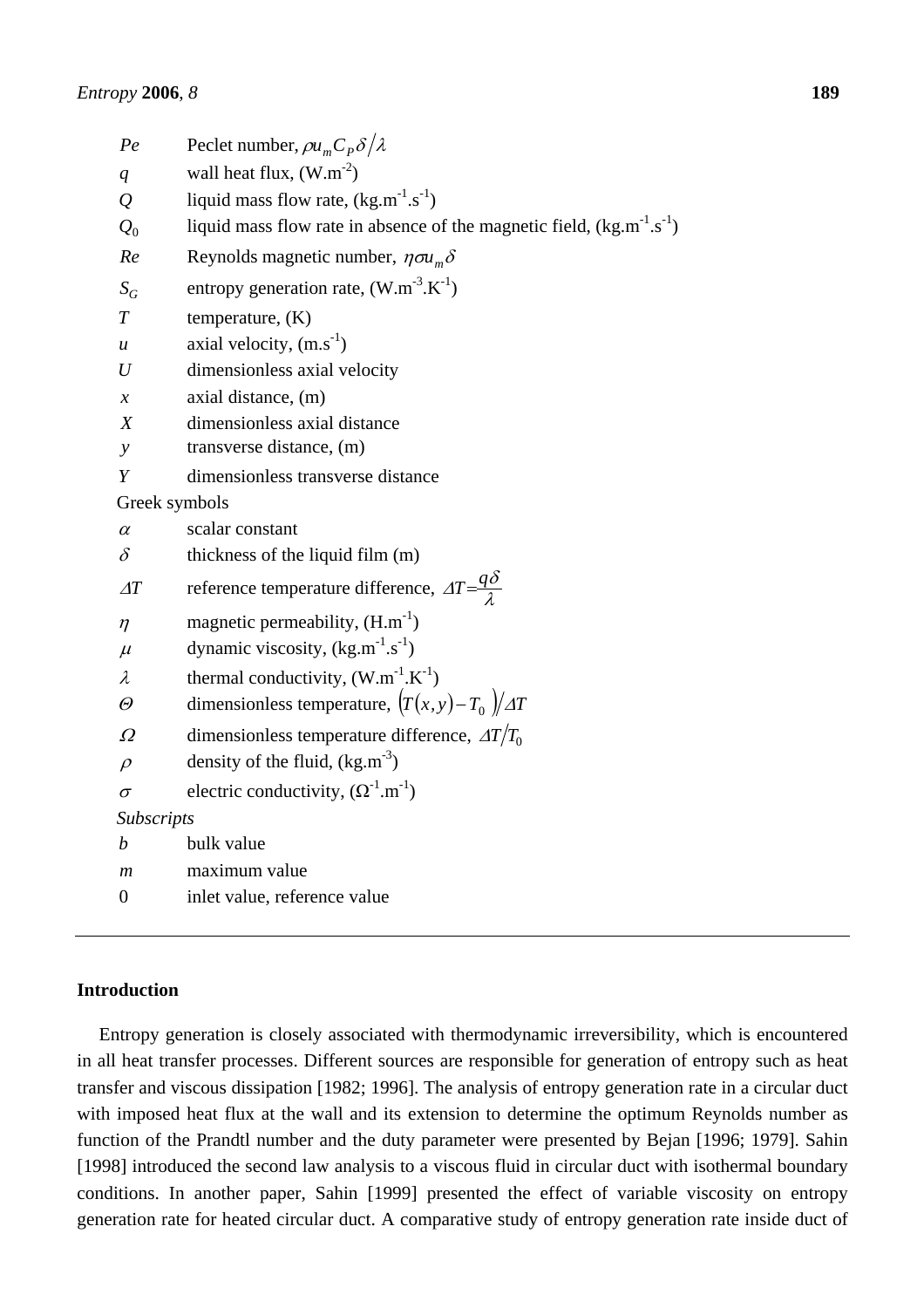different shapes and the determination of the optimum duct shape subjected to isothermal boundary condition were done by Sahin [1998]. Narusawa [1998] gave an analytical and numerical analysis of the second law for flow and heat transfer inside a rectangular duct. In a more recent paper, Mahmud and Fraser [2003; 2002] applied the second law analysis to fundamental convective heat transfer problems and to non-Newtonian fluid flow through channel made of two parallel plates. The study of entropy generation in a falling liquid film along an inclined heated plate was carried out by Saouli and Aïboud-Saouli [2004]. As far as the effect of a magnetic field on the entropy generation is concerned, Mahmud et al. [2003] studied the case of mixed convection in a channel.

The purpose of this article is thermodynamics analysis of a fully developed liquid film flowing along an inclined heated plate in the presence of a transverse magnetic field. The effect of heat generation by viscous dissipation is included in the analysis. Expressions for dimensionless velocity and temperature, entropy generation number are obtained.

### **Problem formulation and analytical solution**

The problem as shown in Fig. 1 concerns a fully developed Newtonian, laminar, gravity-driven liquid film of thickness  $\delta$  flowing along an inclined heated plate in the presence of a transverse uniform magnetic field *B* . The magnetic Reynolds number *Re* is assumed to be small, so that the induced magnetic field is neglected and the Hall effect of magnetohydrodynamics is ignored.



**Figure 1.** Schematic diagram of the problem.

Neglecting the inertia terms in the momentum equation compared to the body force and the magnetic term, the momentum equation is then:

$$
\mu \frac{\partial^2 u(y)}{\partial y^2} - \sigma B^2 u(y) + \rho g \sin \theta = 0
$$
 (1)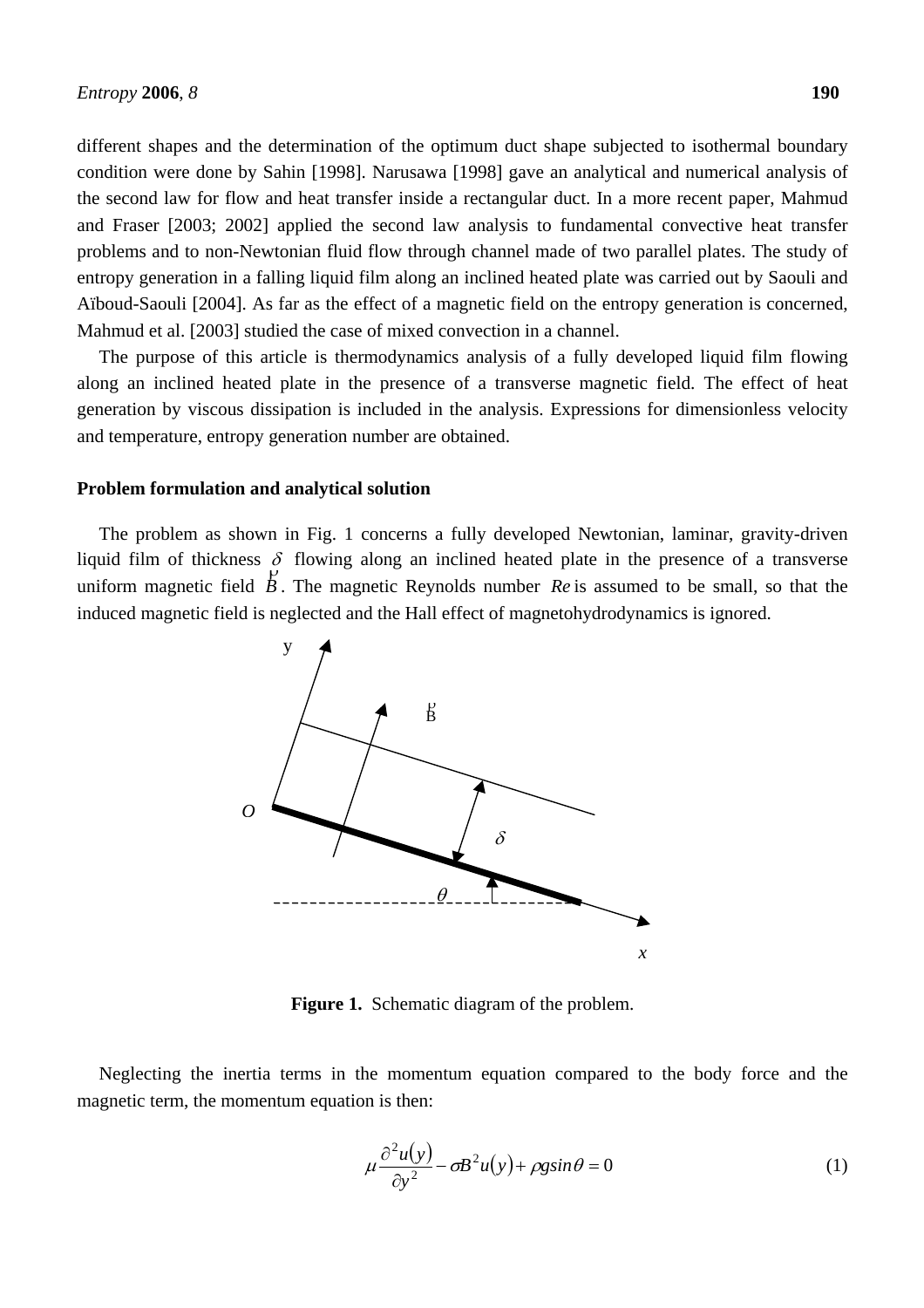where  $\mu$  is the dynamic viscosity,  $\rho$  the fluid density,  $\sigma$  the electric conductivity and *g* the gravity acceleration.

The boundary conditions are:

No-slip condition

$$
u(0) = 0 \tag{2a}
$$

Free surface 
$$
\frac{\partial u(\delta)}{\partial y} = 0
$$
 (2b)

The velocity profile is obtained by integrating Eq. (1) and using the boundary conditions given by Eq. (2). It may be written:

$$
u(y) = \frac{\rho g \sin \theta}{\sigma B^2} \left( 1 - \frac{\cosh \left( B \sqrt{\frac{\sigma}{\mu}} (\delta - y) \right)}{\cosh \left( B \delta \sqrt{\frac{\sigma}{\mu}} \right)} \right)
$$
(3)

Introducing the following dimensionless variables for the velocity and the transverse distance  $U(Y) = \frac{u(y)}{u_m}$ ,  $Y = \frac{y}{\delta}$ , the dimensionless velocity becomes:

$$
U(Y) = \frac{\cosh(Ha) - \cosh(Ha(1 - Y))}{\cosh(Ha) - 1}
$$
\n(4)

where *Ha* is the Hartman number defined as:

$$
Ha = B\delta \sqrt{\frac{\sigma}{\mu}}\tag{5}
$$

and

$$
u_m = \frac{\rho g \sin \theta}{\sigma B^2} \left( \frac{\cosh(Ha)}{\cosh(Ha) - 1} \right) \tag{6}
$$

The liquid mass flow rate *Q* is:

$$
Q = \int_{0}^{\delta} \rho u(y) dy \tag{7}
$$

Substituting Eq. (3) into Eq. (7), the liquid mass flow rate is:

$$
Q = \frac{\rho^2 g \sin \theta \delta^3}{\mu} \left[ \frac{1}{H a^2} - \frac{1}{H a^3} \tanh(H a) \right]
$$
 (8)

In absence of the magnetic field, the liquid mass flow rate is [10]:

$$
Q_0 = \frac{\rho^2 g \sin \theta \delta^3}{3\mu} \tag{9}
$$

Therefore the liquid mass flow rate may be written:

$$
\frac{Q}{Q_0} = 3 \left[ \frac{1}{Ha^2} - \frac{1}{Ha^3} \tanh(Ha) \right]
$$
 (10)

The energy equation for the present problem is: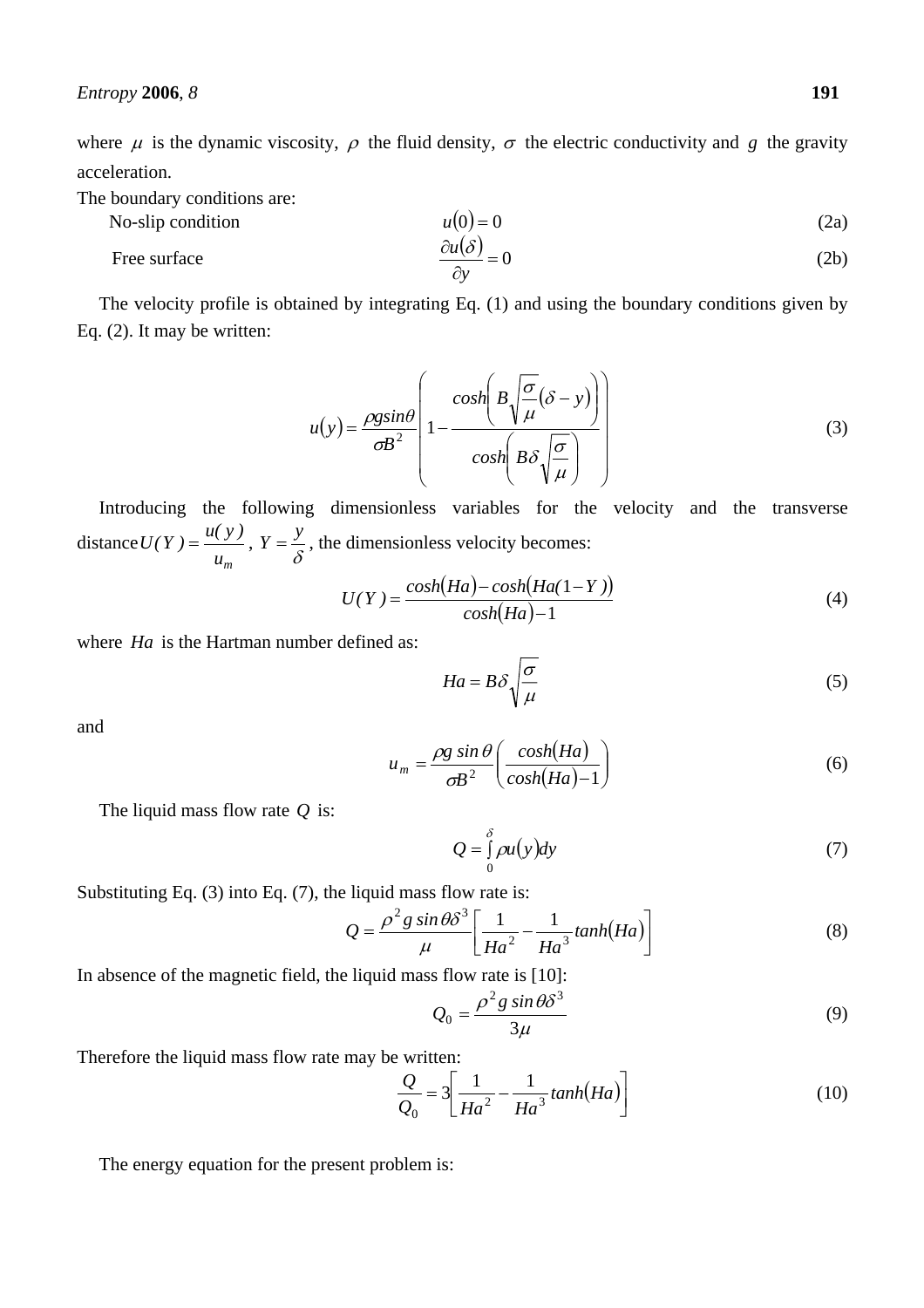$$
u(y)\frac{\partial T(x,y)}{\partial x} = \frac{\lambda}{\rho C_P} \frac{\partial^2 T(x,y)}{\partial y^2} + \frac{\sigma B^2}{\rho C_P} u^2(y) + \frac{\mu}{\rho C_P} \left(\frac{\partial u(y)}{\partial y}\right)^2 \tag{11}
$$

The boundary conditions are:

Inlet temperature  
\n
$$
T(0, y) = T_0
$$
\n(12a)  
\nConstant heat flux at the wall  
\n
$$
-\lambda \frac{\partial T(x,0)}{\partial t} = q
$$
\n(12b)

stant heat flux at the wall

\n
$$
-\lambda \frac{\partial T(x,0)}{\partial y} = q
$$
\n(12b)

\n
$$
2T(x, s)
$$

$$
\text{Adiabatic upper surface} \qquad \qquad \frac{\partial T(x,\delta)}{\partial y} = 0 \tag{12c}
$$

Using the following dimensionless variables:

$$
X = \frac{\lambda x}{\rho u_m C_P \delta^2}, Y = \frac{y}{\delta}, U(Y) = \frac{u(y)}{u_m}, \Theta(X, Y) = \frac{T(x, y) - T_0}{\Delta T}
$$
(13)

where ∆*T* is a reference temperature difference defined as:

$$
\Delta T = \frac{q\delta}{\lambda} \tag{14}
$$

The energy equation can be written in the following dimensionless form:

$$
U(Y)\frac{\partial\Theta(X,Y)}{\partial X} = \frac{\partial^2\Theta(X,Y)}{\partial Y^2} + BrHa^2U^2(Y) + Br\left(\frac{\partial U(Y)}{\partial Y}\right)^2 \tag{15}
$$

subjected to the following boundary conditions:

$$
\Theta(0,Y) = 0 \tag{16a}
$$

$$
\frac{\partial \Theta(X,0)}{\partial Y} = -1\tag{16b}
$$

$$
\frac{\partial \Theta(X,1)}{\partial Y} = 0\tag{16c}
$$

 $Br = \mu u_m^2 C_P^2 / \lambda \Delta T$  is the Brinkman number.

To get a solution of Eq. (15), a separation of variables solution is assumed in the following form [10]:

$$
\Theta(X,Y) = \Theta_1(X)\Theta_2(Y) + \Theta_1(X) + \Theta_2(Y) \tag{17}
$$

The first term in the right-hand side of Eq. (17) is significant for decaying initial transition and entrance effect, the second term is significant for axial temperature rise due to accumulated wall heat flux and the third term is significant for transverse temperature variation to wall heat flux into fluid. Neglecting entrance effect and assuming that the system already passed the decaying initial transition. Then the first term at the right-hand side of Eq. (17) will disappear [8, 9]. Combination of Eq. (15) and Eq. (17) leaves two separated ordinary equations [10]. The solution of these two ordinary equations is: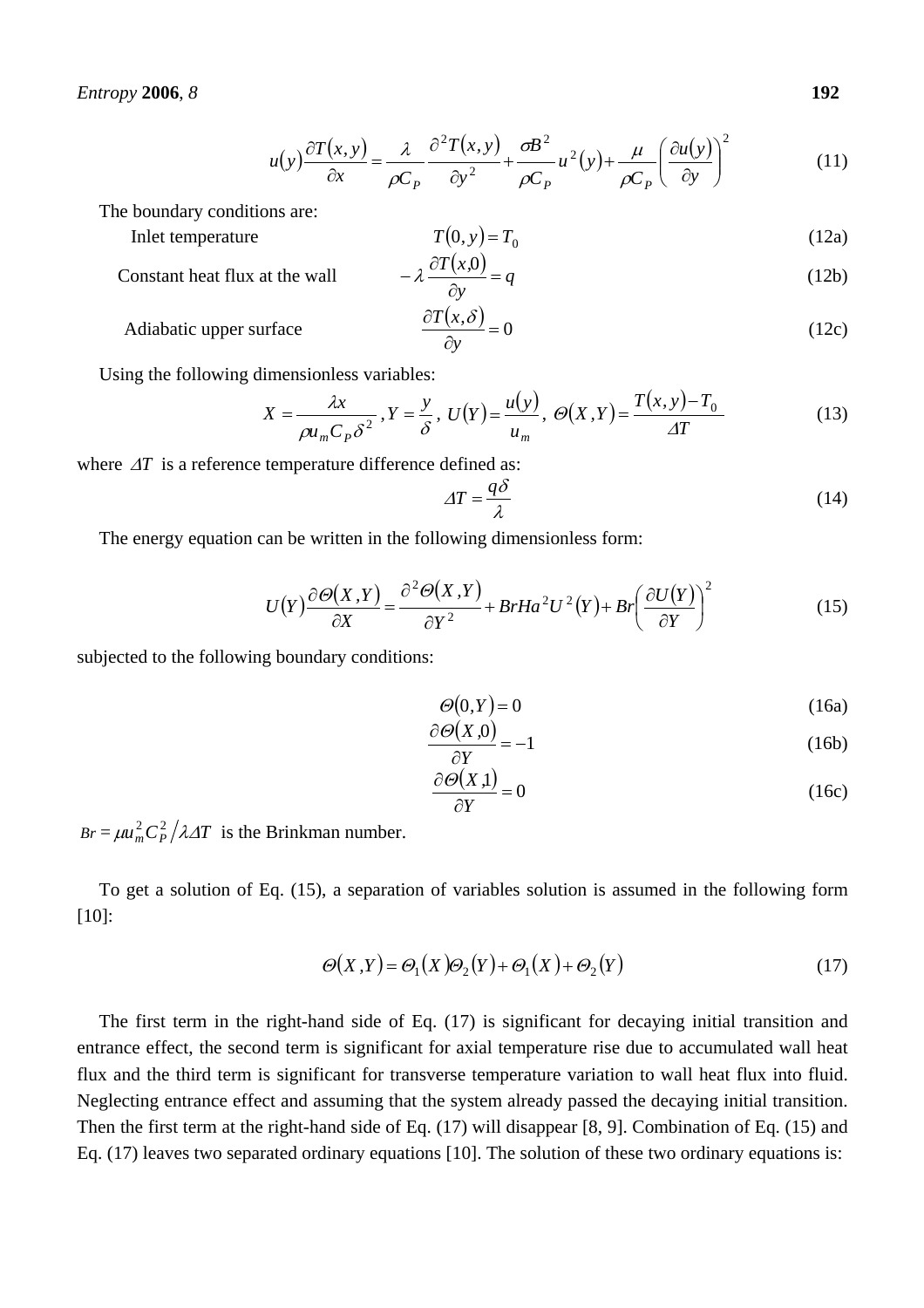$$
\Theta(X,Y) = \alpha X + \frac{\alpha}{(\cosh(Ha)-1)} \left[ \frac{Y^2}{2} \cosh(Ha) - \frac{\cosh(Ha(1-Y))}{Ha^2} \right]
$$
  
 
$$
-\frac{BrHa^2}{(\cosh(Ha)-1)^2} \left[ \frac{Y^2}{2} \cosh^2(Ha) - \frac{2}{Ha^2} \cosh(Ha) \cosh(Ha(1-Y)) + \frac{1}{4Ha^2} \cosh(2Ha(1-Y)) \right]
$$
  
 
$$
+ C_1 Y + C
$$

where  $\alpha$ ,  $C_2$  and  $C$  are constants of integration.

Using the boundary conditions (16b) and (16c), it is found that:

$$
\alpha = \frac{A_3 - A_4}{A_1 - A_2}, \ C_1 = \frac{A_1 A_4 - A_2 A_3}{A_1 - A_2} \tag{19}
$$

In the above expression  $A_1$ ,  $A_2$ ,  $A_3$  and  $A_4$  can be defined by:

$$
A_1 = \frac{\sinh(Ha)}{Ha(\cosh(Ha) - 1)}, A_2 = \frac{\cosh(Ha)}{\cosh(Ha) - 1}
$$
  

$$
A_3 = \frac{BrHa^2}{(\cosh(Ha) - 1)^2} \left(\frac{2}{Ha} \cosh(Ha) \sinh(Ha) - \frac{1}{2Ha} \sinh(2Ha)\right) - 1
$$
 (20)  

$$
A_4 = \frac{BrHa^2 \cosh^2(Ha)}{(\cosh(Ha) - 1)^2}
$$

To evaluate the constant of integration  $C$ , the bulk mean temperature given in Eq. (21) is examined:

$$
\Theta_b(X) = \frac{1}{A} \int_A \Theta(X, Y) dA \tag{21}
$$

where the area element *dA* and the area *A* are:

$$
dA = \delta \ dY \ , \ A = \int_{0}^{1} \delta dY = \delta \tag{22}
$$

Using Eq. (21), the bulk mean temperature is:

$$
\Theta_b(X) = \int_0^1 \Theta(X,Y) dY
$$
\n(23)

The boundary conditions defined by Eq. (16a) leads the following condition on the bulk mean temperature:

$$
\Theta_b(0) = 0\tag{24}
$$

Substituting Eq. (18) in Eq. (23) and using Eq. (24), the constant of integration is:

$$
C = \frac{\alpha}{\left(\cosh H a - 1\right)} \left[ \frac{\sinh (H a)}{H a^3} \right] - \frac{B r H a^2}{\left(\cosh (H a) - 1\right)^2} \left[ \frac{2}{H a^3} \cosh (H a) \sinh (H a) - \frac{2}{16H a^3} \sinh (2H a) \right] - \frac{\alpha}{6(\cosh (H a) - 1)} + \frac{B r H a^2 \cosh^2 (H a)}{6(\cosh (H a) - 1)^2} - \frac{C_2}{2}
$$
(25)

According to Woods [1975], the entropy generation rate is:

$$
S_G = \frac{\lambda}{T_0^2} \left[ \left( \frac{\partial T(x, y)}{\partial x} \right)^2 + \left( \frac{\partial T(x, y)}{\partial y} \right)^2 \right] + \frac{\mu}{T_0} \left( \frac{\partial u(y)}{\partial y} \right)^2 + \frac{\sigma B^2}{T_0} u^2(y) \tag{26}
$$

(18)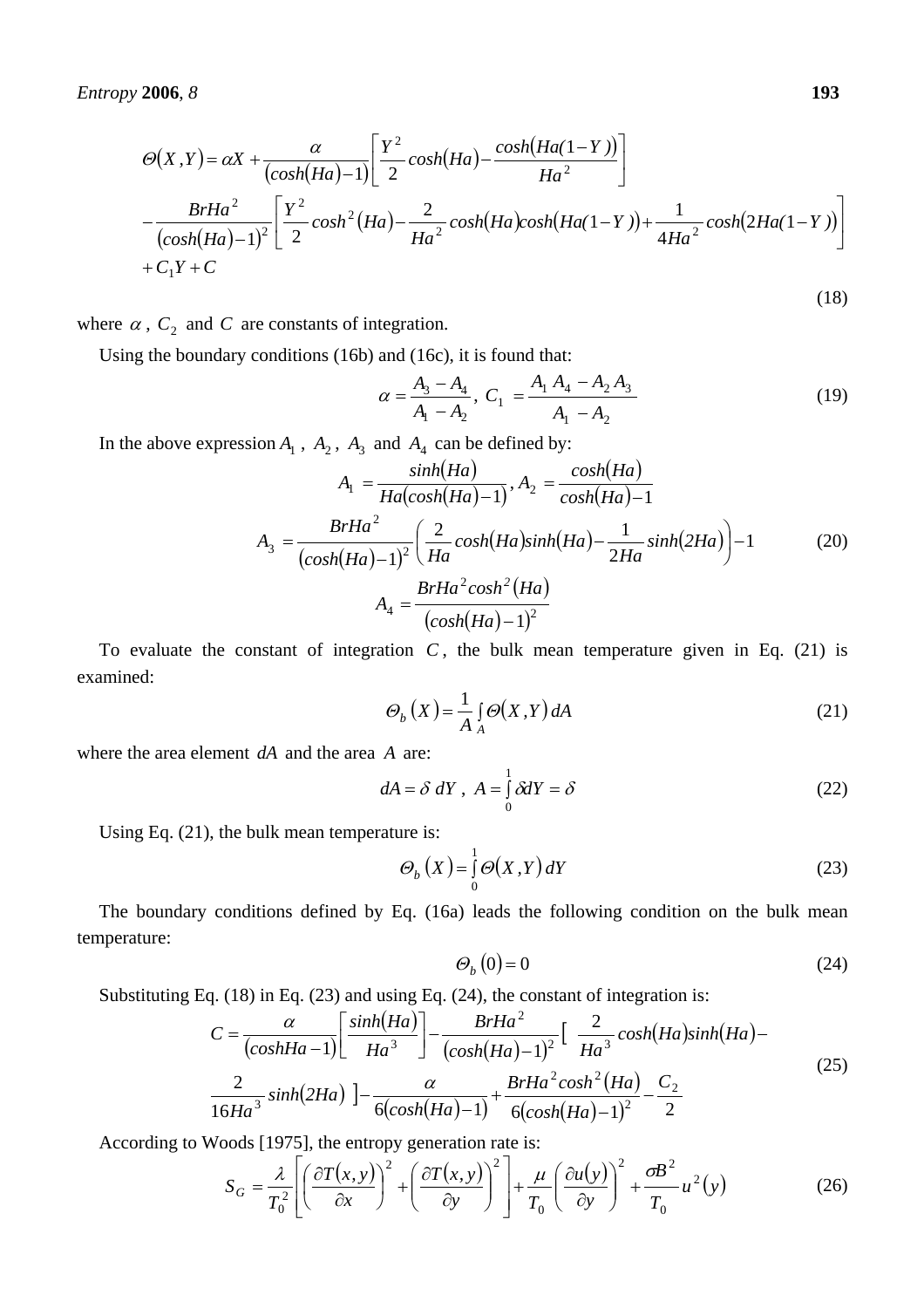#### *Entropy* **2006**, *8* **194**

The dimensionless entropy generation number is defined by the following relationship:

$$
N_S = \frac{\lambda T_0^2}{q^2} S_G \tag{27}
$$

using the dimensionless velocity and temperature, Eq.(27) can be rewritten as:

$$
N_S = \frac{1}{Pe^2} \left( \frac{\partial \Theta(X, Y)}{\partial X} \right)^2 + \left( \frac{\partial \Theta(X, Y)}{\partial Y} \right)^2 + \frac{Br}{\Omega} \left( \frac{\partial U(Y)}{\partial Y} \right)^2 + \frac{BrHa^2}{\Omega} U^2(Y) \tag{28}
$$

$$
N_S = N_C + N_Y + N_F + N_B \tag{29}
$$

where  $Pe = \rho u_m C_p \delta / \lambda$  and  $\Omega = \Delta T / T_0$  are respectively the Peclet number and the dimensionless temperature difference.  $N_c$  and  $N_y$ , are respectively the entropy generation numbers due to the conductive heat in the axial and the transverse directions.  $N_F$  is the entropy generation number due to the fluid friction and  $N_B$  is the entropy generation due to the hydromagnetic effect.

## **Results and discussion**

The velocity profiles  $U(Y)$  are represented in Fig. 2 for various values of the Hartman number *Ha*. As it can be seen, the action of the applied magnetic field *B* .<br>Ρ is to flatten the velocity profile near the free surface of the liquid film. The influence of the Hartman number on the liquid mass flow rate is illustrated in Fig. 3. As the Hartman number increases, the liquid mass fluid rate decreases. This means that the mean velocity of the liquid decreases. The application of the magnetic field induces a resistive force acting in the opposite direction of the flow, thus causing its deceleration.



**Figure 2.** Velocity Profiles as function of the transverse distance for different Hartman numbers.

Fig. 4 presents a comparison between the temperature profiles  $\Theta(X,Y)$  across the liquid film without the hydomagnetic effect, with hydromagnetic effect and with hydromagnetic and viscous dissipation effects. The temperature decreases along the transverse direction. For given transverse and axial directions, the temperature increases with the application of the magnetic field and the presence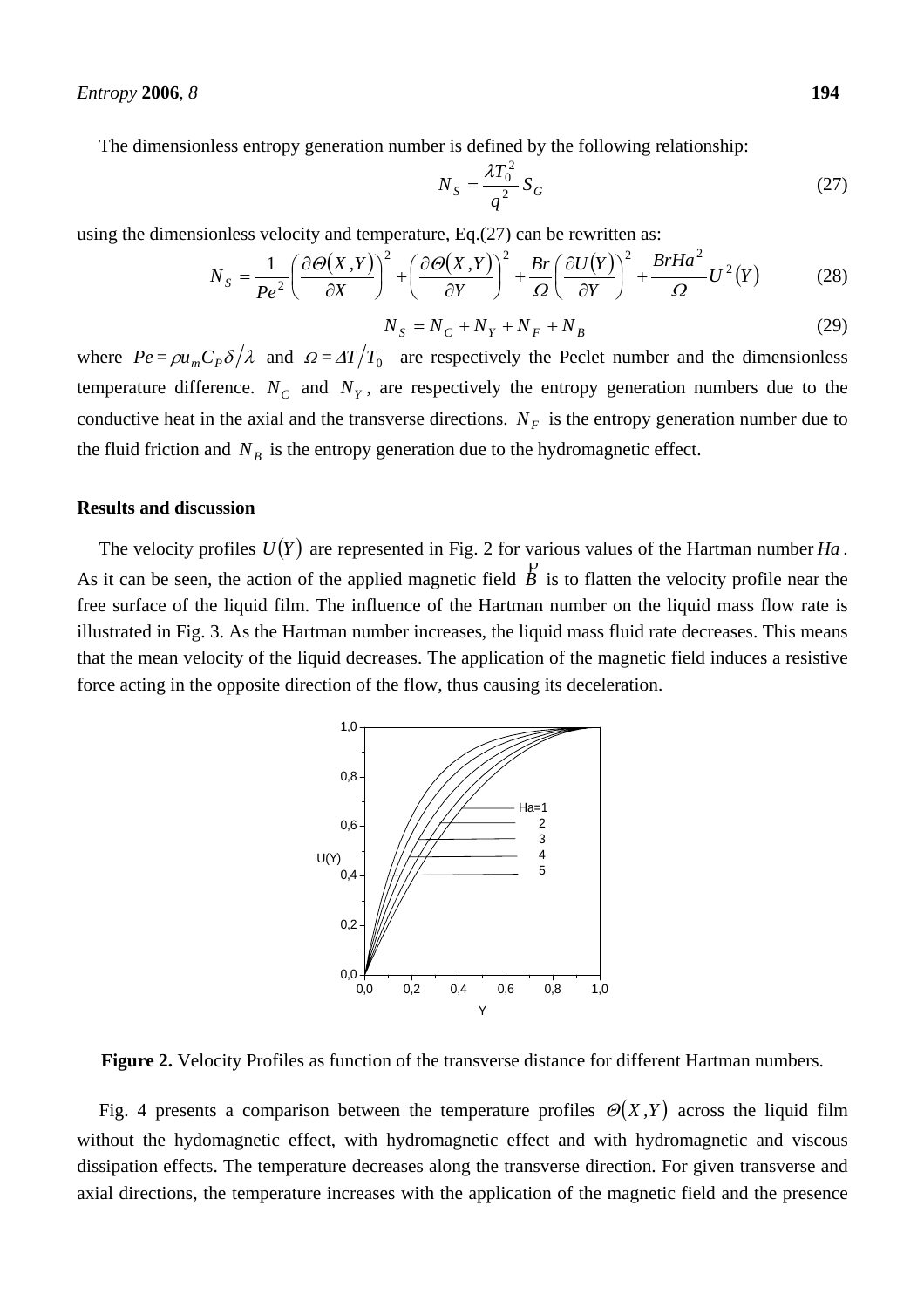of viscous dissipation because of the heat generated by the hydromagnetic and viscous dissipation effects.

For a given axial distance *X* and Brinkman number *Br* , the effect of the Hartman number Ha on the temperature profile  $\Theta(X,Y)$  is illustrated in Fig. 5. An increase of the Hartman number yields higher temperature profiles because of the heat dissipation due the action of the magnetic field.



**Figure 3.** Influence of the Hartman number on the liquid mass flow rate.

The action of the Brinkman number *Br* on the temperature profiles for given axial position *X* and Hartman number *Ha* is illustrated in Fig. 6. As the Brinkman number increases, the temperature increases consequently because of the heat generated by viscous dissipation.



**Figure 4.** Comparison between the temperature profiles across the liquid film without the hydomagnetic effect, with hydromagnetic effect and with hydromagnetic and viscous dissipation effects.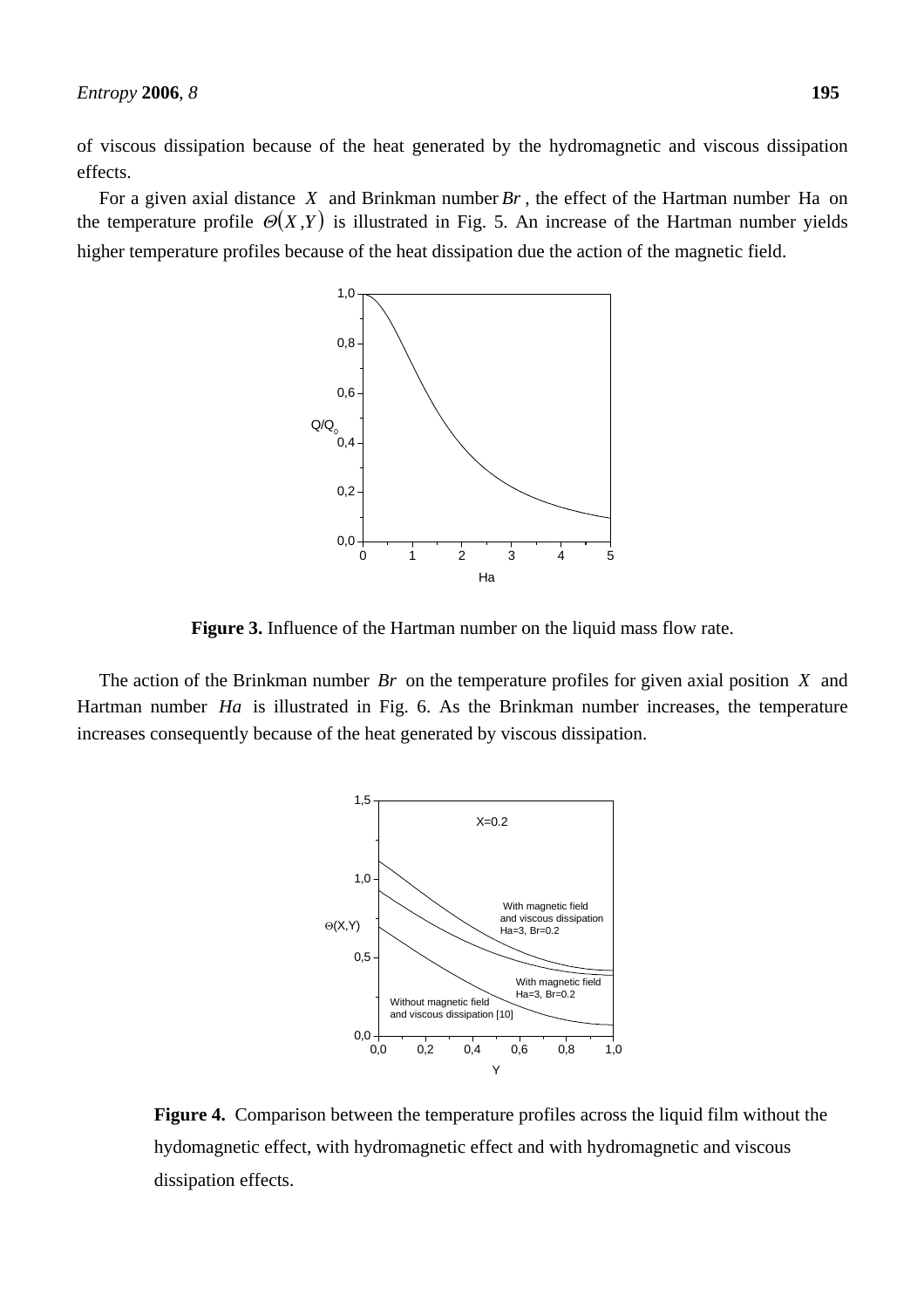

**Figure 5.** Temperature profiles as function of the transverse distance at different Hartman numbers.

The effect of the Hartman number *Ha* on the transverse distribution of the entropy generation number is plotted in Fig. 7. As the Hartman number increases the entropy generation number increases in the transverse direction and a minimum in the entropy generation number appears near the heated plate. At the upper surface where both velocity and temperature are maximum (or minimum) which cause zero velocity and temperature gradients leaving no contribution to the entropy generation number ( second and third term of Eq. (28)), the entropy generation number is most sensitive to the Hartman number which is proportional to the magnetic field. The presence of the magnetic field creates additional entropy (fourth term of Eq. (28)).



**Figure 6.** Temperature profiles as function of the transverse distance at different Brinkman numbers.

Fig. 8 illustrates the effect of the Brinkman number *Br* , for fixed Hartman number and dimensionless group, on the transverse distribution of the entropy generation number, in which there is a minimum near the heated plate. For a given transverse position, the entropy generation number is higher for higher Brinkman number. The augmentation of the Brinkman number increases the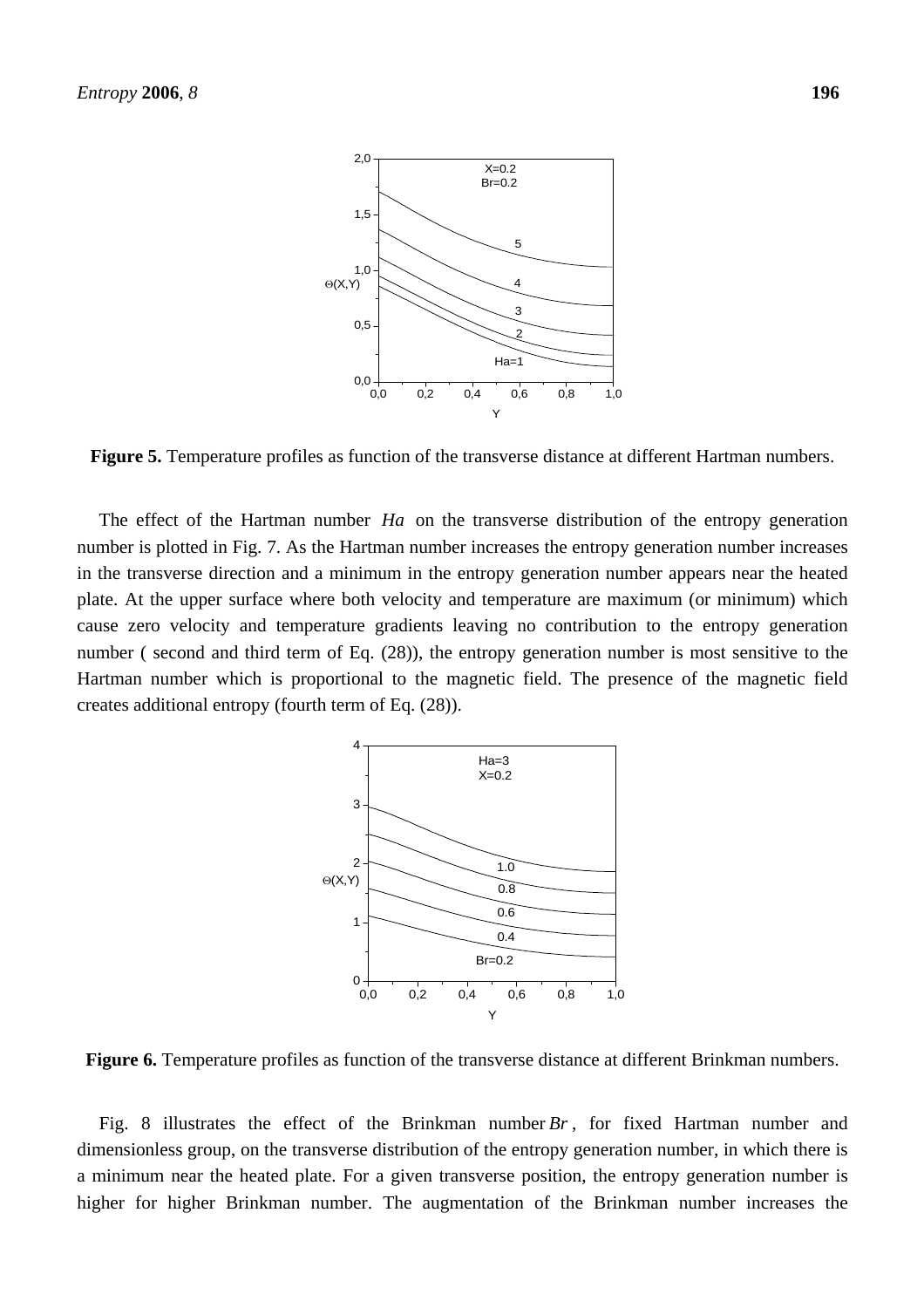contribution of the entropy generation number due to the conductive heat in the transverse direction because of the viscous dissipation. In all cases the heated plate acts as a strong source of irreversibility.



**Figure 7.** Entropy generation number as function of the transverse distance at different Hartman number.



**Figure 8.** Entropy generation number as function of the transverse distance at different Brinkman numbers.

The effect of the dimensionless group  $Br\Omega^{-1}$ , on the transverse distribution of the entropy generation number is depicted in Fig. 9. The dimensionless group determines the relative importance of viscous effect. For small dimensionless group, the entropy generation number decreases along the transverse distance. For higher dimensionless group, the entropy generation number decreases first, then increases with increasing transverse distance. For a given transverse position, the entropy generation number is higher for higher dimensionless group. This is due to the fact that for high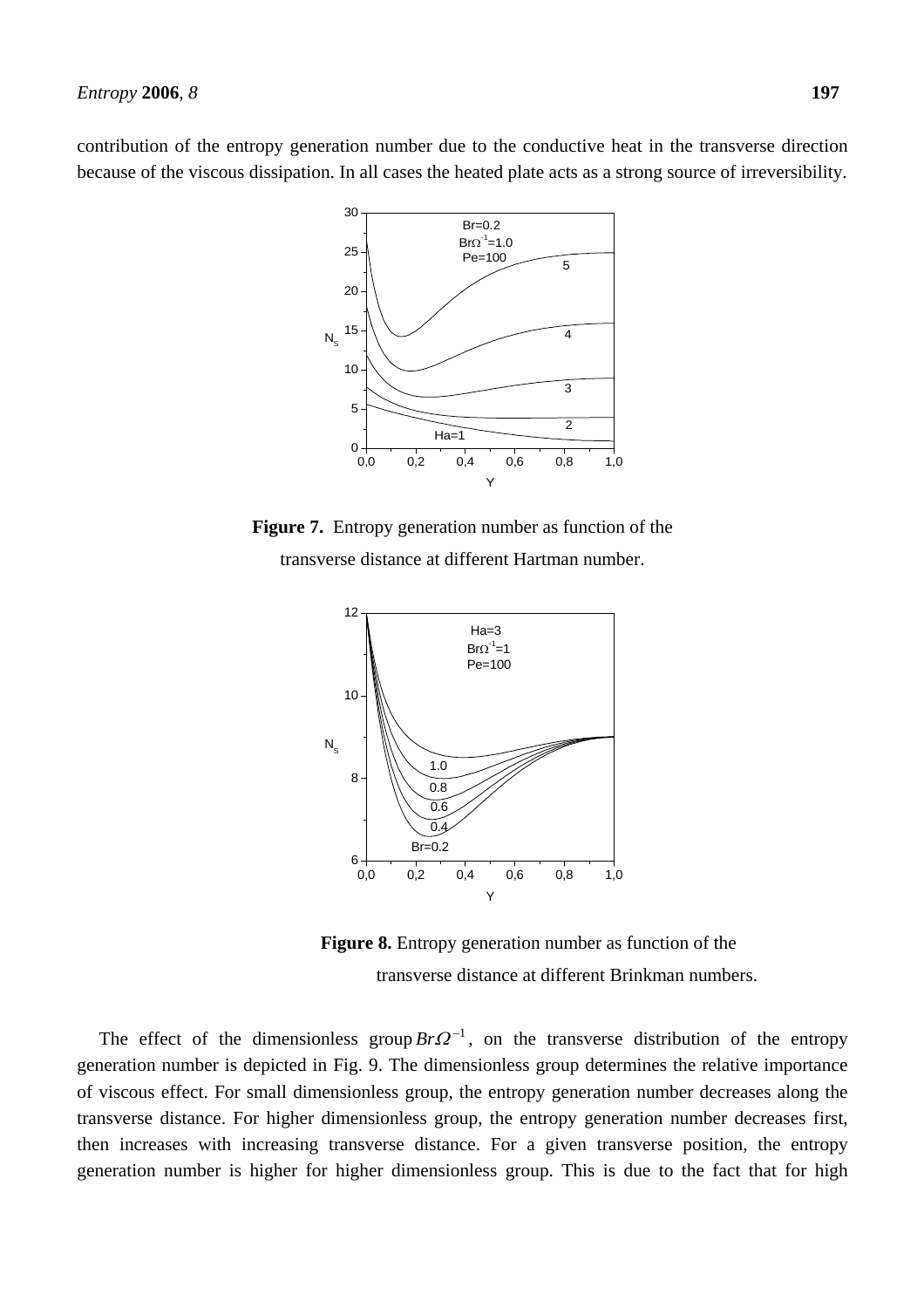dimensionless group, the entropy generation numbers due to the fluid friction and to the magnetic field increase (third and fourth term of Eq. (28)).



**Figure 9.** Entropy generation number as function of the transverse distance at different dimensionless group.

## **Conclusion**

This paper presents the application of the second law of thermodynamics to a gravity-driven liquid film along an inclined heated plate in the presence of a transverse magnetic field and viscous dissipation effects. The velocity and temperature profiles are obtained and used to evaluate the entropy generation number. The effects of the Hartman number, Brinkman number and the dimensionless group on velocity, temperature and entropy generation number are discussed.

From the results the following conclusions could be drawn:

Higher Hartman number causes flattened velocity profiles because the magnetic field slows down the movement of the fluid along the plate.

Temperature profiles shift to higher temperatures with increasing Hartman and Brinkman numbers because of the heat generated by magnetic and viscous dissipation.

The entropy generation number increases with Hartman number, Brinkman number and dimensionless group. As the Hartman number, Brinkman number and dimensionless group increases, the entropy generation number due respectively to the magnetic field, the conductive heat in the transverse direction and the fluid friction increases.

# **References**

- 1. Bejan, A. Second-law analysis in heat transfer and thermal design. *Adv. Heat Transfer*. **1982**, *15*, 1-58.
- 2. Bejan, A. Entropy generation minimization. *New York: CRC Press, Boca Raton*, **1996**.
- 3. Bejan, A. A study of entropy generation in fundamental convective heat transfer. *J. Heat Transfer* **1979,** *101*, 718-725.